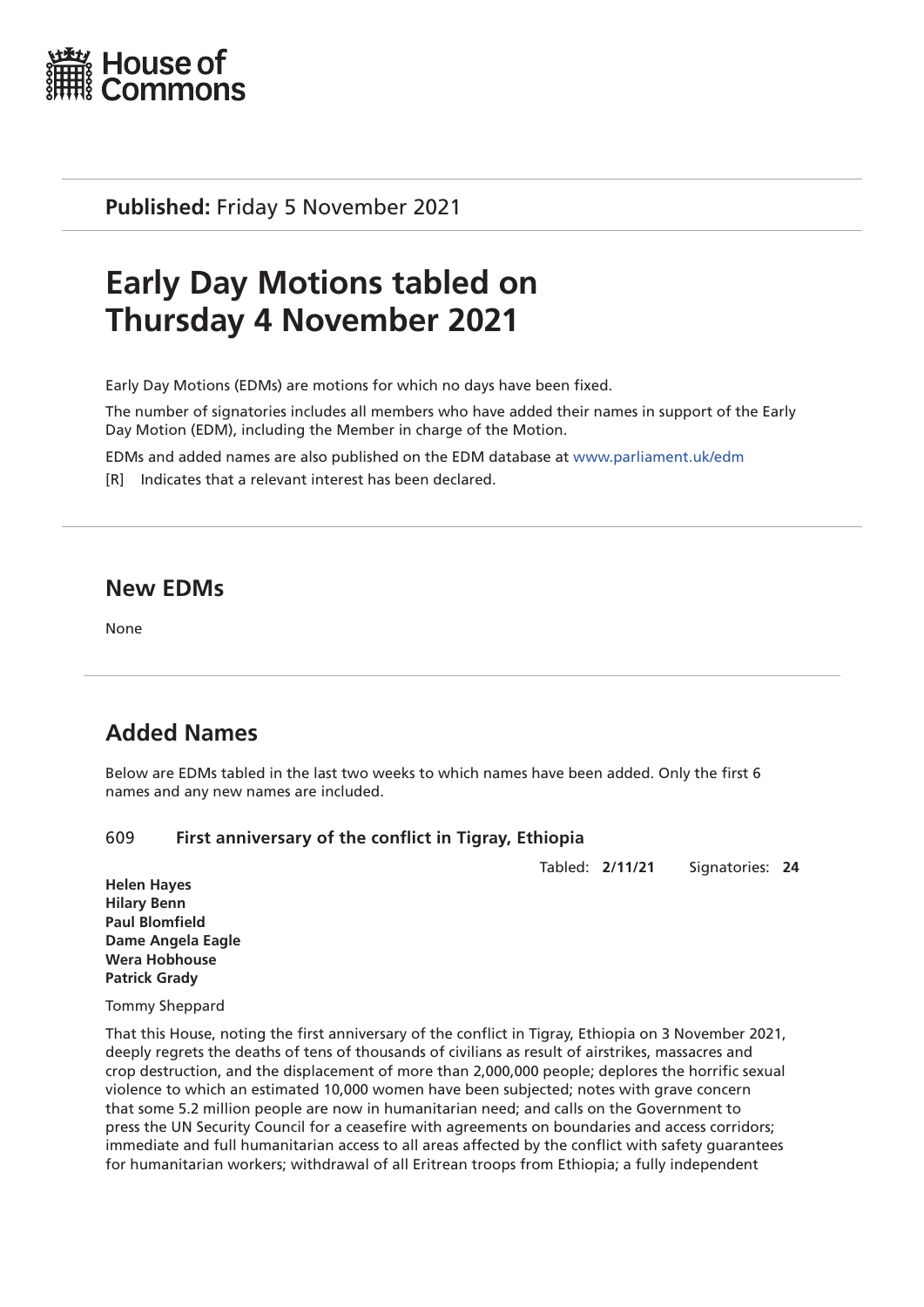investigation of human right abuses, including the use of sexual violence, with judicial action to follow; and an inclusive national dialogue to secure a sustainable peace.

# 612 **Carol Thomas, England football captain**

Tabled: **2/11/21** Signatories: **3**

#### **Emma Hardy Paula Barker Debbie Abrahams**

That this House celebrates the achievements of Carol Thomas as a pioneer of modern women's football in England; notes she was the first captain to lead out an England Women's side on a Football League First Division ground; further that she was the first captain to lead an England Women's team outside of Europe; recognises her role in leading the England team in winning the unofficial world cup Mundialito in 1985, two third places in 1981 and 1984 and a runners up position in the 1984 UEFA Women's Championship; notes that she remains the most successful captain of the England women's national team in terms of tournament successes; notes she is a proud daughter of Hull and Ambassador for Hull City Ladies FC; and calls for the recognition of her achievements by her inclusion in the English Football Hall of Fame.

# 614 **Aviation safety and licensing**

Tabled: **3/11/21** Signatories: **2**

#### **Douglas Chapman Allan Dorans**

That this House calls on the Department for Transport to commit to and facilitate the setting up of a specialised committee by the end of 2021, so that an annex for pilot and engineering licences can be included within the Trade and Co-operation Agreement for UK participation in the European Union Aviation Safety Agency; and further calls on the Government to consider reallocating funds to make available resources to provide sufficient and timeous retraining to ensure the continued validity of pilot and engineering licences for personnel in and out of work so that the aviation industry can rebuild resilience following the UK's withdrawal from the EU and the covid-19 pandemic.

# 615 **Recognising the 1988 massacre in Iran**

Tabled: **3/11/21** Signatories: **2**

#### **Bob Blackman Jim Shannon**

That this House supports justice for the victims of the 1988 massacre in Iran; recognises that in 1988, thousands of political prisoners, as many as 30,000, were massacred based on a fatwa by Iran's Supreme Leader Khomeini primarily targeting members of the opposition PMOI (MEK) who remained committed to their beliefs; is deeply concerned by the impunity enjoyed by perpetrators of the massacre who are today running the Iranian Government and judiciary; recalls that Amnesty International has identified President Ebrahim Raisi as a member of the 1988 Death Commissions which carried out the enforced disappearance and extrajudicial executions of thousands of political dissidents; reiterates that an enforced disappearance continues until the fate and whereabouts of the individuals concerned are established; welcomes the recent calls by the UN Special Rapporteur on the situation of human rights in Iran and UN Working Group on Enforced or Involuntary Disappearances for an international investigation into Iran's 1988 massacre of political prisoners; acknowledges Amnesty International's 19 June 2021 statement calling for Raisi to be criminally investigated for the crimes against humanity of murder, enforced disappearance and torture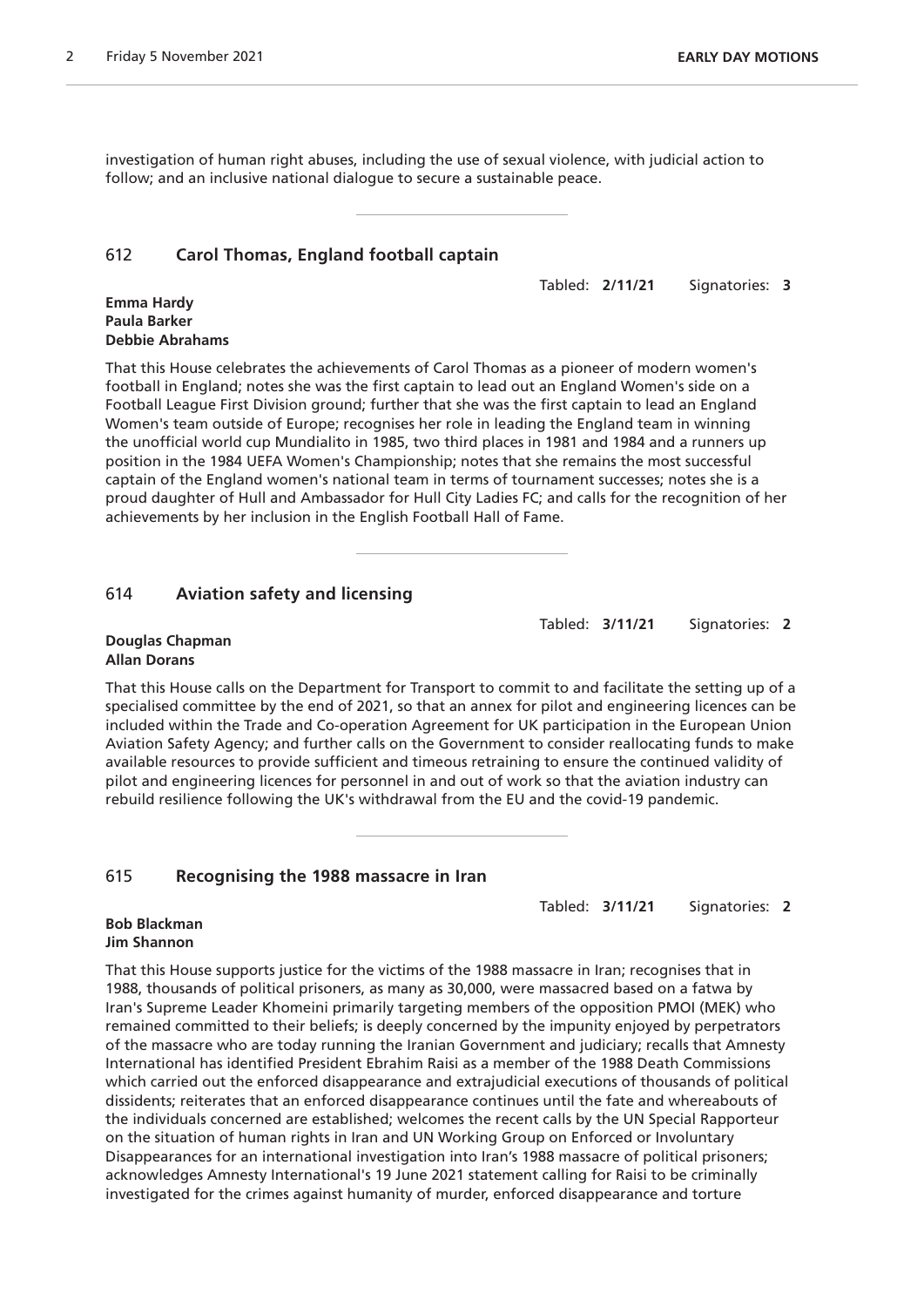in accordance with international law and standards, including by states that exercise universal jurisdiction; shares the belief of human rights experts that the 1988 enforced disappearances and extrajudicial executions in Iran amount to ongoing crimes against humanity and genocide; calls on the Government to seek a UN Commission of Inquiry into the 1988 massacre; and recognises 19 July as the day to remember victims of the 1988 massacre.

### 616 **Consistency of broadband services and other utilities**

**Angus Brendan MacNeil Allan Dorans**

That this House calls for broadband services to be brought into line with other core utilities such as water and electricity with regard to compensation and repairs; calls for set time periods for repairs and financial penalties for companies and organisations which do not adhere to these time periods; notes that with recent and fast technological changes, broadband should be held to the same standards as other core utilities; and recognises the reliance and importance of broadband for those working from home, education and companies.

#### 620 **Horizon Europe**

Tabled: **3/11/21** Signatories: **2**

**Alyn Smith Allan Dorans**

That this House recognises the importance of collaboration in research and innovation that has been fostered by Horizon Europe, which has resulted in collaborations which boost competitiveness and growth; notes that the Government has announced an association with Horizon Europe in January that has yet to be finalised; and urges haste in this matter to foster further collaboration and help the UK's world class universities.

# 621 **UN International Day of Persons with Disabilities**

Tabled: **3/11/21** Signatories: **3**

#### **Dr Lisa Cameron Sir Mike Penning Allan Dorans**

That this House recognises 3 December is the International Day of Persons with Disabilities, a day to celebrate people with disabilities and champion their abilities and contribution; supports the United Nation's work surrounding this campaign; notes this year's theme is leadership and participation of persons with disabilities toward an inclusive, accessible and sustainable post-covid-19 world, which aims to raise awareness and understanding of disabilities and ensure people with disabilities have access to leadership opportunities, notes that over 15 per cent of the world's population live with a disability and that during these unprecedented times, they are likely to be disproportionately affected; acknowledges the work the all-party Parliamentary group on Disability has done to raise the profile of disability across the House; further thanks the 100 plus hon. Members who supported the disability confident workshop led by the APPG this year which will result in an increased level of political participation; also acknowledges the fantastic work that disability organisations have done to support disabled people globally, including Leonard Cheshire, Disability Rights UK, Sense and Sense International, and the support provided across the UK by disability organisations; encourages the wider promotion and protection of disability rights; understands the importance of combatting the stigma surrounding disability; and urges parliamentarians to work for an inclusive, accessible,

Tabled: **3/11/21** Signatories: **2**